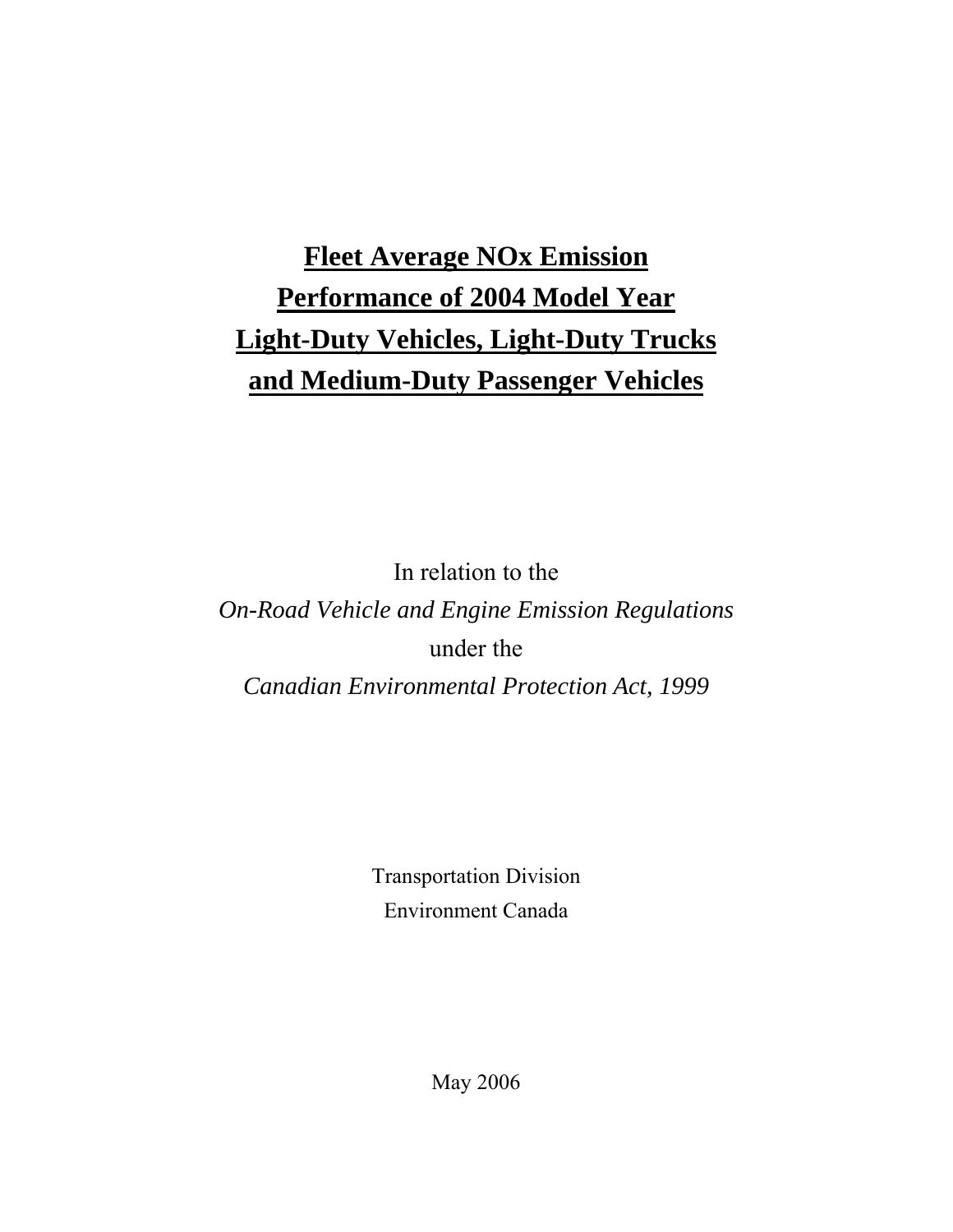# **Disclaimer**

This document provides a summary report only. It does not in anyway supersede or modify the requirements of the *Canadian Environmental Protection Act, 1999* or the *On-Road Vehicle and Engine Emission Regulations,* made under that Act. In the event of an inconsistency between this document and the Act and/or the Regulations, the Act and the Regulations prevail.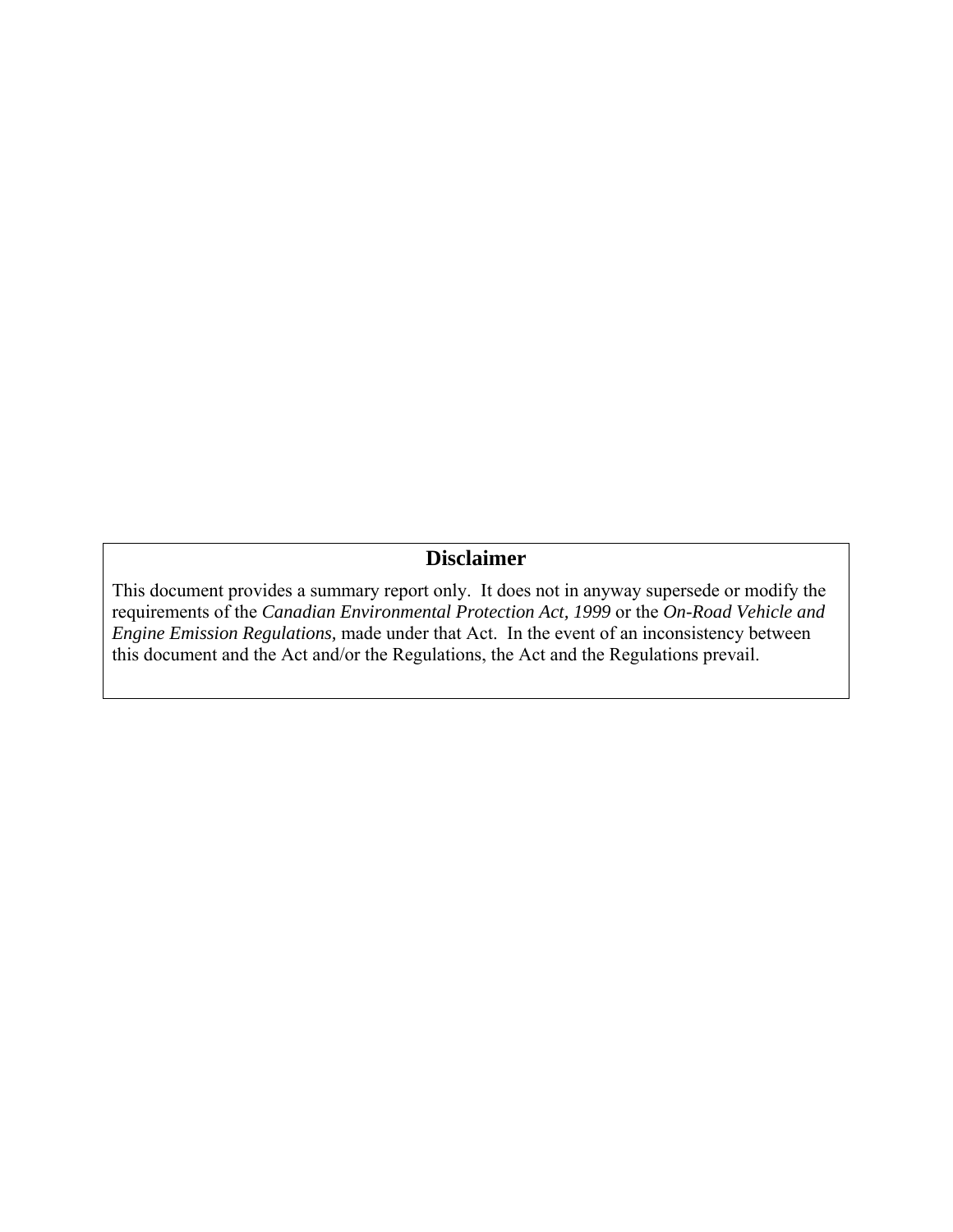# **Table of Contents**

| $\mathbf{1}$   |                                                                                                                                       |              |
|----------------|---------------------------------------------------------------------------------------------------------------------------------------|--------------|
| $\overline{2}$ | Introduction<br><u> 1989 - Johann Stoff, deutscher Stoff, der Stoff, der Stoff, der Stoff, der Stoff, der Stoff, der Stoff, der S</u> | $\mathbf{1}$ |
| 3              |                                                                                                                                       |              |
| 3.1            | Exhaust Emission "Bin" 2                                                                                                              |              |
| 3.2            | Fleet Average NOx Emission Standards<br>3                                                                                             |              |
| 3.3            |                                                                                                                                       |              |
| 3.4            |                                                                                                                                       |              |
| 3.5            | Emission Credits/Deficits                                                                                                             | 6            |
| 3.6            |                                                                                                                                       | 6            |
| 4              | Summary of Company Fleet Average NOx Emission Performance 27                                                                          |              |
| 4.1            |                                                                                                                                       | $\tau$       |
| 4.2            | Company Fleet Average NOx Values for the 2004 Model Year ________________________8                                                    |              |
| 4.3            | Emission Credits/Deficits for the 2004 Model Year_______________________________11                                                    |              |
| 4.4            | End of Model Year Balance of Emission Credits/Deficits 12                                                                             |              |
| 5              | NOx Emission Performance of the Canadian Fleet 13                                                                                     |              |
| 5.1            |                                                                                                                                       |              |
| 5.2            | Distribution of "Bins" and NOx Fleet Average Values _____________________________13                                                   |              |
| 6              | Conclusions<br><u> 1980 - John Stein, Amerikaansk politiker (</u> † 1920)                                                             | 14           |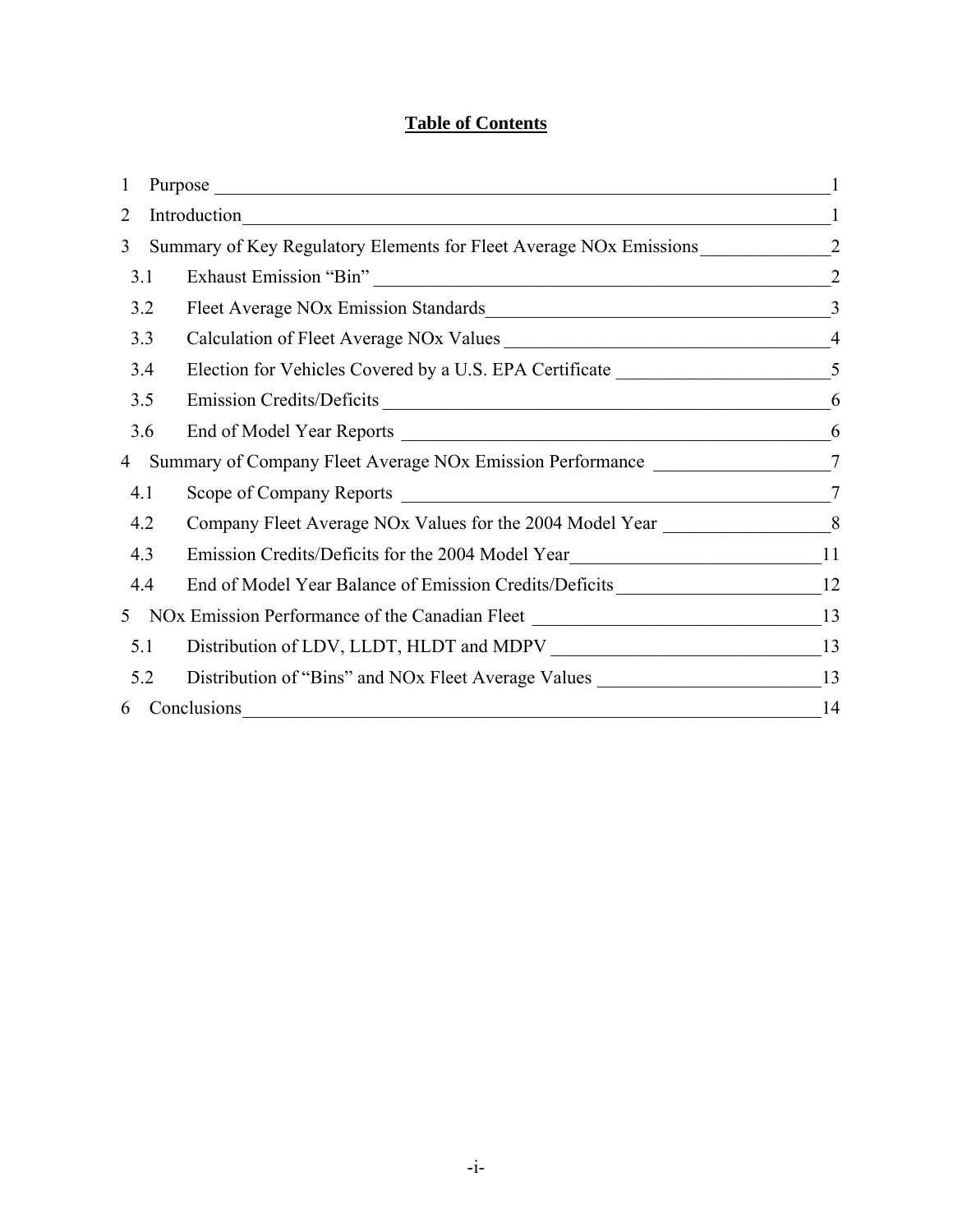# **List of Tables**

| Table 1: LDV, LLDT, HLDT and MDPV Full Useful Life Exhaust Emission Standards | 2              |
|-------------------------------------------------------------------------------|----------------|
| Table 2: Fleet Average NOx Standards                                          | 3              |
| Table 3: Scope of Company Reports                                             | 7              |
| Table 4: Summary of Company Average NOx Values for LDV/LLDT Fleet             | 8 <sup>8</sup> |
| Table 5: Summary of Company Average NOx Values for HLDT/MDPV Fleet            | $\overline{9}$ |
| Table 6: Emission Credits/Deficits for the 2004 Model Year                    | 11             |
| Table 7: End of Model Year Emission Credits/Deficits Balance                  | 12             |
| Table 8: Distribution of Canadian Fleet                                       | 13             |
| Table 9: Distribution of Vehicles by NOx Standard (Bin)                       | 13             |
|                                                                               |                |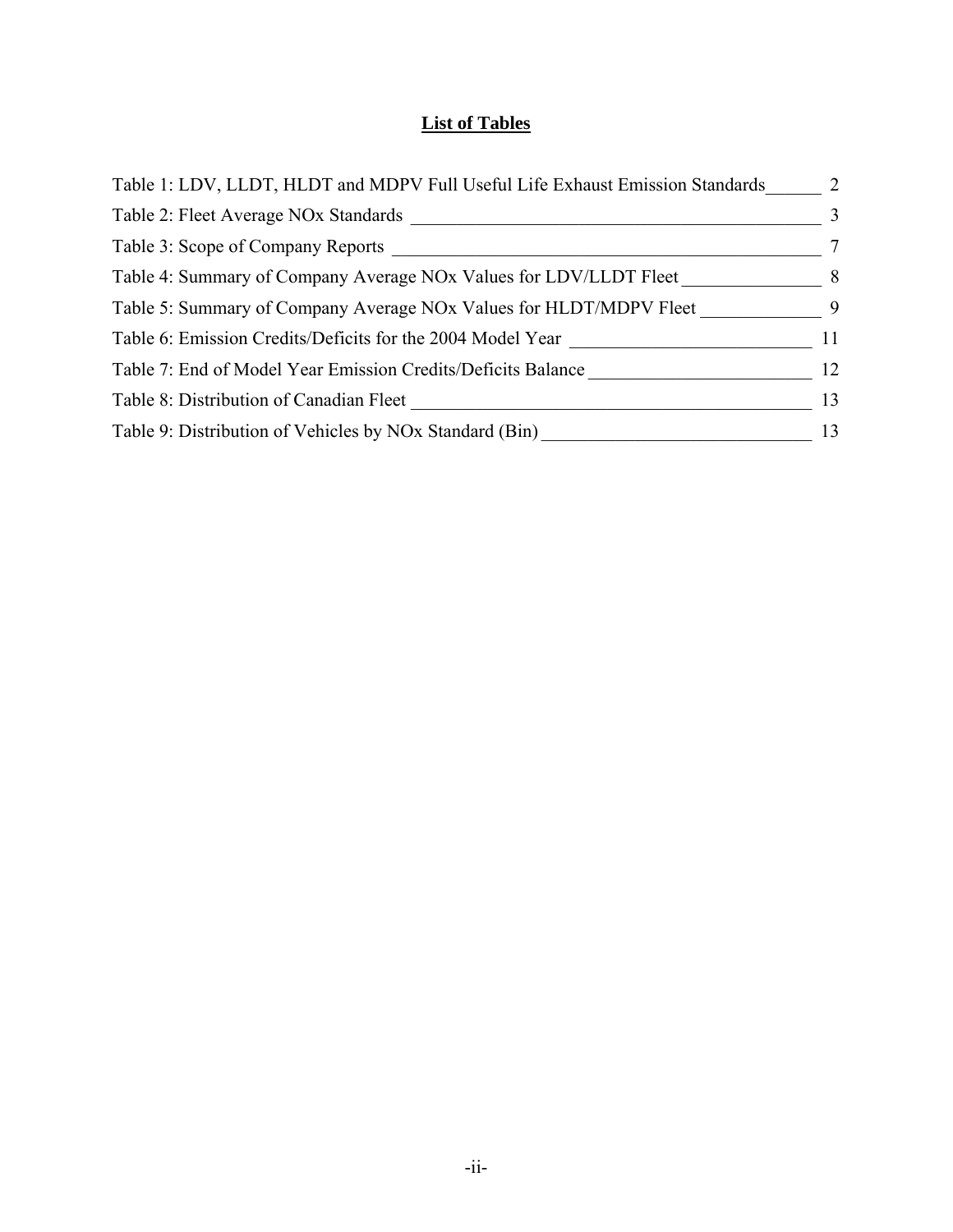# **1 Purpose**

The purpose of this report is to:

- 1. summarize the regulatory requirements related to NOx fleet averaging for light-duty vehicles, light-duty trucks and medium-duty passenger vehicles under the *On-Road Vehicle and Engine Emission Regulations*;
- 2. summarize the fleet average NOx emission performance of individual companies and the overall Canadian fleet of the 2004 model year based on data submitted by companies in their end of model year reports; and,
- 3. evaluate the effectiveness of the Canadian fleet average NOx emission program at achieving the environmental performance objectives.

# **2 Introduction**

 $\overline{a}$ 

On January 1, 2004, the *On-Road Vehicle and Engine Emission Regulations* came into effect under the *Canadian Environmental Protection Act, 1999* (CEPA 1999). These Regulations introduced more stringent national emission standards for on-road vehicles and engines. The Regulations align Canada's emission standards for light-duty vehicles, light-duty trucks, medium-duty passenger vehicles, heavy-duty vehicles, heavy-duty engines and motorcycles with those of the U.S. Environmental Protection Agency (EPA).

The Regulations require that new light-duty vehicles  $(LDV)^1$ , light light-duty trucks  $(LDT)^2$ , heavy light-duty trucks (HLDT)<sup>3</sup> and medium-duty passenger vehicles (MDPV)<sup>4</sup> manufactured or imported for sale in Canada conform to the emission standards associated with one of eleven available "bins" that are generally known as "Tier 2" Bins (1 to 11). Each "bin" is defined by a specific set of maximum limits for exhaust emissions of oxides of nitrogen (NOx), non-methane organic gases (NMOG), carbon monoxide (CO), formaldehyde (HCHO) and particulate matter (PM), when measured in accordance with the applicable test procedures. A company's choice of "bin" to which individual vehicle models are certified in a given model year is limited by the obligation to comply with the fleet average NOx emission standards associated with that model year. The emission "bins", fleet average NOx emission standards, timing of phase-ins and methods of calculating fleet average NOx values are aligned with the U.S. Tier 2 emission program. There are, however, differences in the structure of the NOx averaging program in Canada designed to recognize vehicles that are sold concurrently in Canada and the U.S. The structure of the regulatory requirements are designed to deliver fleet average emissions

 $1$  Light-duty vehicles generally consist of passenger cars.

 $^2$  Light light-duty trucks generally consist of vans, sport utility vehicles and pick-up trucks having a GVWR of 2,722 kg (6,000 pounds) or less.

 $^3$  Heavy light-duty trucks generally comprise vans, sport utility vehicles and pick-up trucks having a GVWR of more than 2,722 kg (6,000 pounds) and up to 3,856 kg (8,500 pounds).

 $<sup>4</sup>$  Medium-duty passenger vehicles generally consist of heavier passenger-type vehicles, such as vans</sup> and sport utility vehicles having a GVWR greater than 3,856 kg (8,500 pounds) and less than 4,536 kg (10,000 pounds).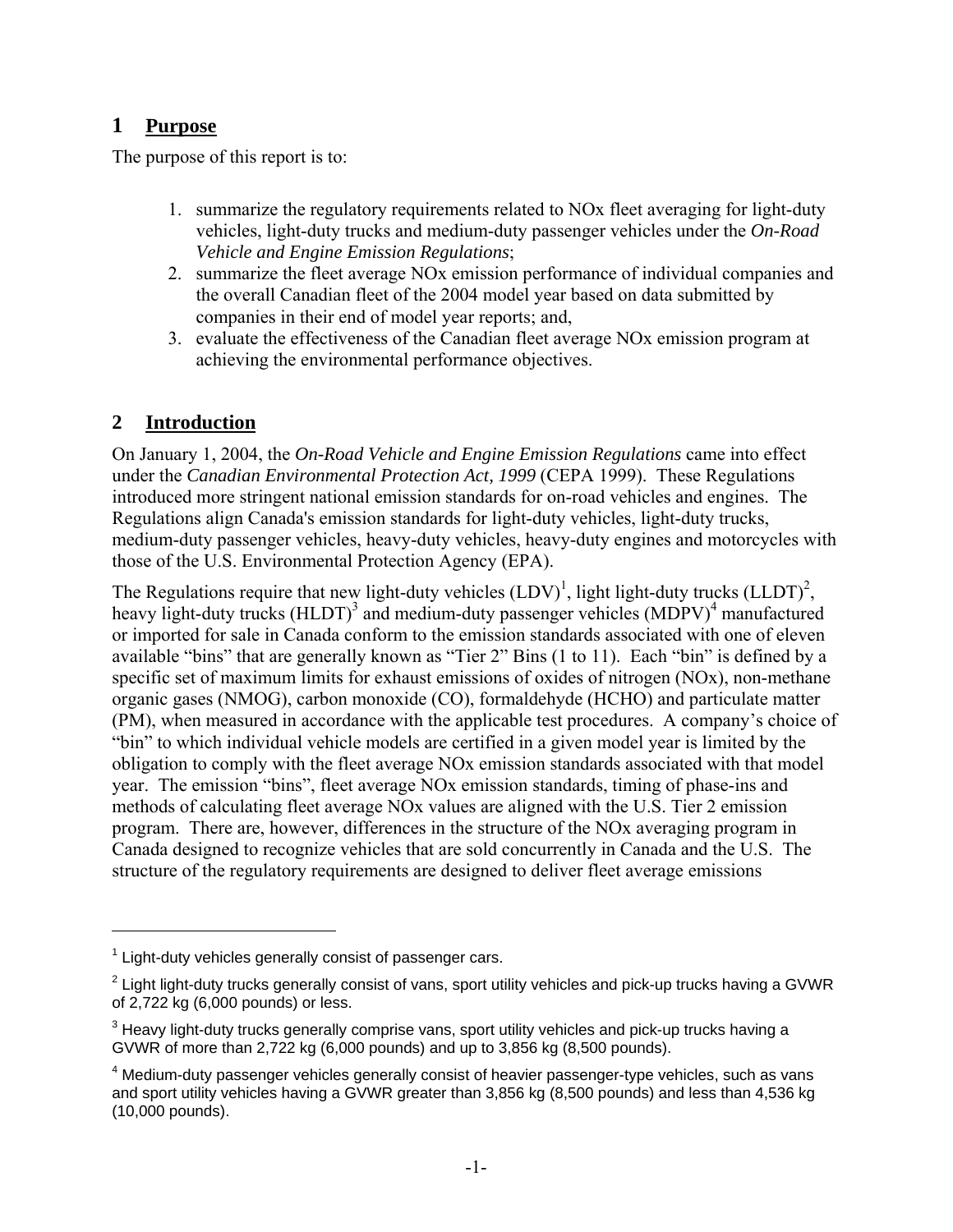comparable to the U.S. while minimizing the regulatory burden on companies and enabling the marketing of vehicles in Canada independently from the U.S.

The Regulations require that companies submit a report to the Minister of the Environment at the end of each model year containing specific information concerning the company's fleets and fleet average NOx emission performance for the model year.

# **3 Summary of Key Regulatory Elements for Fleet Average NOx Emissions**

# 3.1 Exhaust Emission "Bin"

The Regulations include, amongst other requirements, technical standards establishing maximum limits on vehicle exhaust emissions. These technical standards correspond to those of the U.S. EPA through incorporation by reference to the U.S. Code of Federal Regulations (CFR) to ensure that the specified standards are identical in both countries.

Vehicles are required to comply with emission standards specified for a defined "full useful life". The full useful life is specified in years and as accumulated mileage, whichever comes first, and varies depending on the class or subclass of vehicles. The full useful life for light-duty vehicles (LDV) and light light-duty trucks (LLDT) is 10 years or 192 000 km (120,000 miles). The full useful life for heavy light-duty trucks (HLDT) and for the new class of medium-duty passenger vehicles (MDPV) is established to be 11 years or 192 000 km (120,000 miles).

Companies certify every vehicle to one of eleven "bins", each of which contains standards for oxides of nitrogen (NOx), non-methane organic gases (NMOG), carbon monoxide (CO), formaldehyde (HCHO) and particulate matter (PM) as presented in Table 1.

|                         |            | $\mathbf{v}$ |          |              |           |  |
|-------------------------|------------|--------------|----------|--------------|-----------|--|
| "Bin"<br><b>Number</b>  | <b>NOx</b> | <b>NMOG</b>  | $\bf CO$ | Formaldehyde | <b>PM</b> |  |
| 11                      | 0.9        | 0.28         | 7.3      | 0.032        | 0.12      |  |
| 10                      | 0.6        | 0.156/0.230  | 4.2/6.4  | 0.018/0.027  | 0.08      |  |
| 9                       | 0.3        | 0.090/0.180  | 4.2      | 0.018        | 0.06      |  |
| 8                       | 0.20       | 0.125/0.156  | 4.2      | 0.018        | 0.02      |  |
| 7                       | 0.15       | 0.09         | 4.2      | 0.018        | 0.02      |  |
| 6                       | 0.10       | 0.09         | 4.2      | 0.018        | 0.01      |  |
| 5                       | 0.07       | 0.09         | 4.2      | 0.018        | 0.01      |  |
| $\overline{\mathbf{4}}$ | 0.04       | 0.07         | 2.1      | 0.011        | 0.01      |  |
| 3                       | 0.03       | 0.055        | 2.1      | 0.011        | 0.01      |  |
| $\mathbf{2}$            | 0.02       | 0.01         | 2.1      | 0.004        | 0.01      |  |
|                         | 0.00       | 0.00         | 0.0      | 0.000        | 0.00      |  |
|                         |            |              |          |              |           |  |

| Table 1: LDV, LLDT, HLDT and MDPV Full Useful Life Exhaust Emission Standards |
|-------------------------------------------------------------------------------|
| $(\alpha$ rome/mila)                                                          |

*Note - The equivalent limits in units of grams/km are obtained by multiplying the grams/mile value by 0.621.*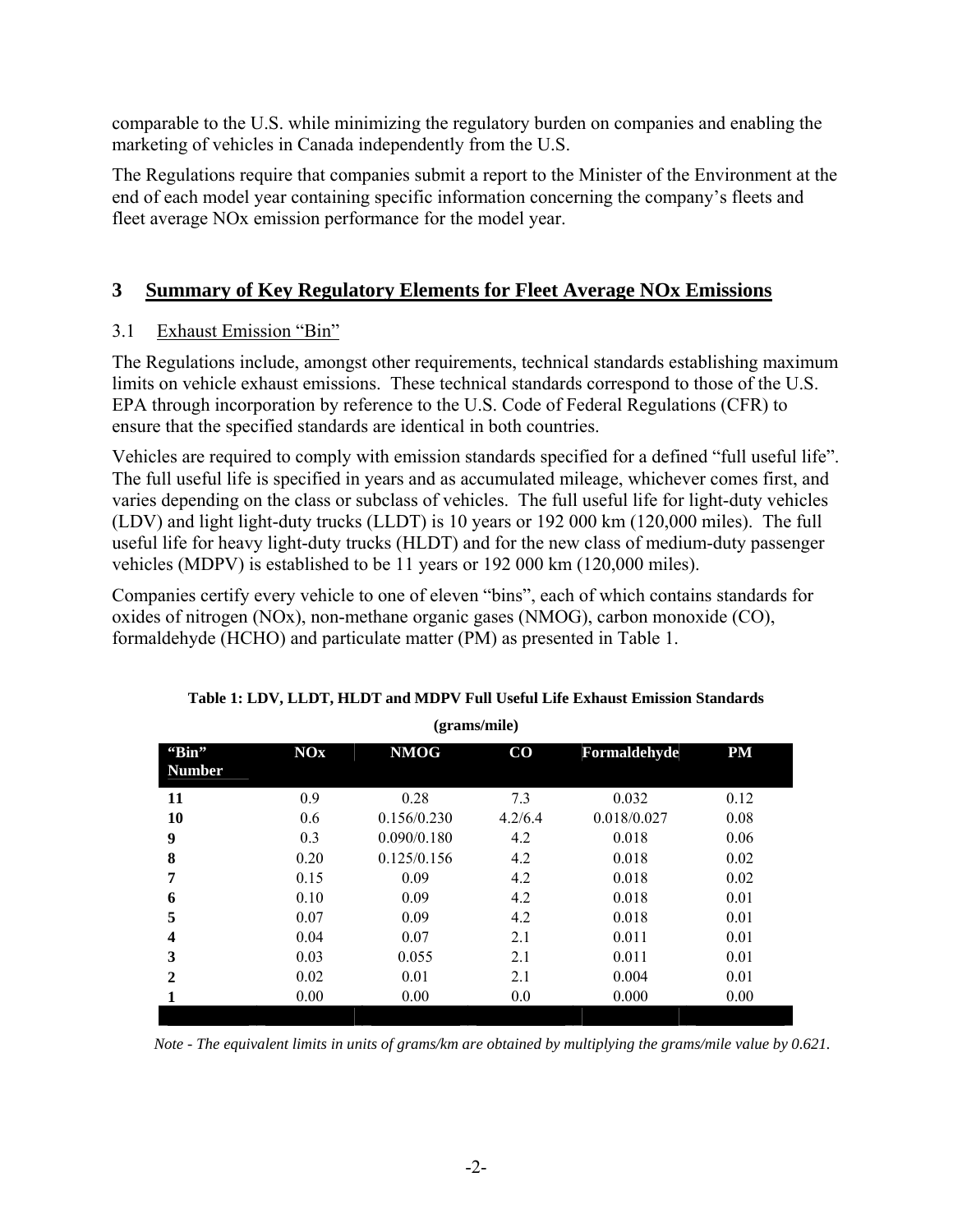"Bins" 9 and 10 are only available for the 2004 to 2006 model years for light-duty vehicles and light light-duty trucks and up to and including the 2008 model year for heavy light-duty trucks and medium-duty passenger vehicles. "Bins" 8 through 10 contain additional temporary, less stringent standards for certain pollutants and for certain vehicles. "Bin" 11 is only for mediumduty passenger vehicles and is available up to and including the 2008 model year. Beginning in the 2009 model year, applicable standards are limited to "bins" 1 to 8 for all light-duty vehicles, light-duty trucks and medium-duty passenger vehicles.

### 3.2 Fleet Average NOx Emission Standards

 $\overline{a}$ 

The Regulations establish fleet average NOx emission standards for the 2004 and later model years. Each new light-duty vehicle, light-duty truck and medium-duty passenger vehicle is required to be certified to one of the above "bins" for which there are specific emission standards for NOx and other pollutants. Based on the number of vehicles in each "bin", a company calculates a "fleet average NOx value" for each model year.

Table 2 presents the fleet average NOx standards for a company's fleet<sup>5</sup> of light-duty vehicles and light light-duty trucks and its fleet of heavy light-duty trucks and medium-duty passenger vehicles.

| <b>HLDT/MDPV</b> |
|------------------|
|                  |
|                  |
|                  |
|                  |
|                  |
|                  |
|                  |

#### **Table 2: Fleet Average NOx Standards (grams/mile)**

The Canadian fleet average NOx standards for the phase-in period represent an approach that is equivalent to the corresponding U.S. Tier 2 program. For example, in the 2004 model year, the U.S. rules require that a minimum of 25% of a company's fleet of light-duty vehicles and light light-duty trucks meet a fleet average NOx standard of 0.07 grams/mile, and the remaining 75% is subject to a fleet average NOx standard of 0.3 grams/mile. The corresponding Canadian fleet average NOx standard of 0.25 grams/mile applies to a company's entire fleet of light-duty vehicles and light light-duty trucks of the 2004 model year (i.e. effectively represent the weighted average of the U.S. phase-in).

 $5$  Fleet refers only to vehicles of a specific model year that a company manufactures in Canada, or imports into Canada, for the purpose of sale of those vehicles to the first retail purchaser.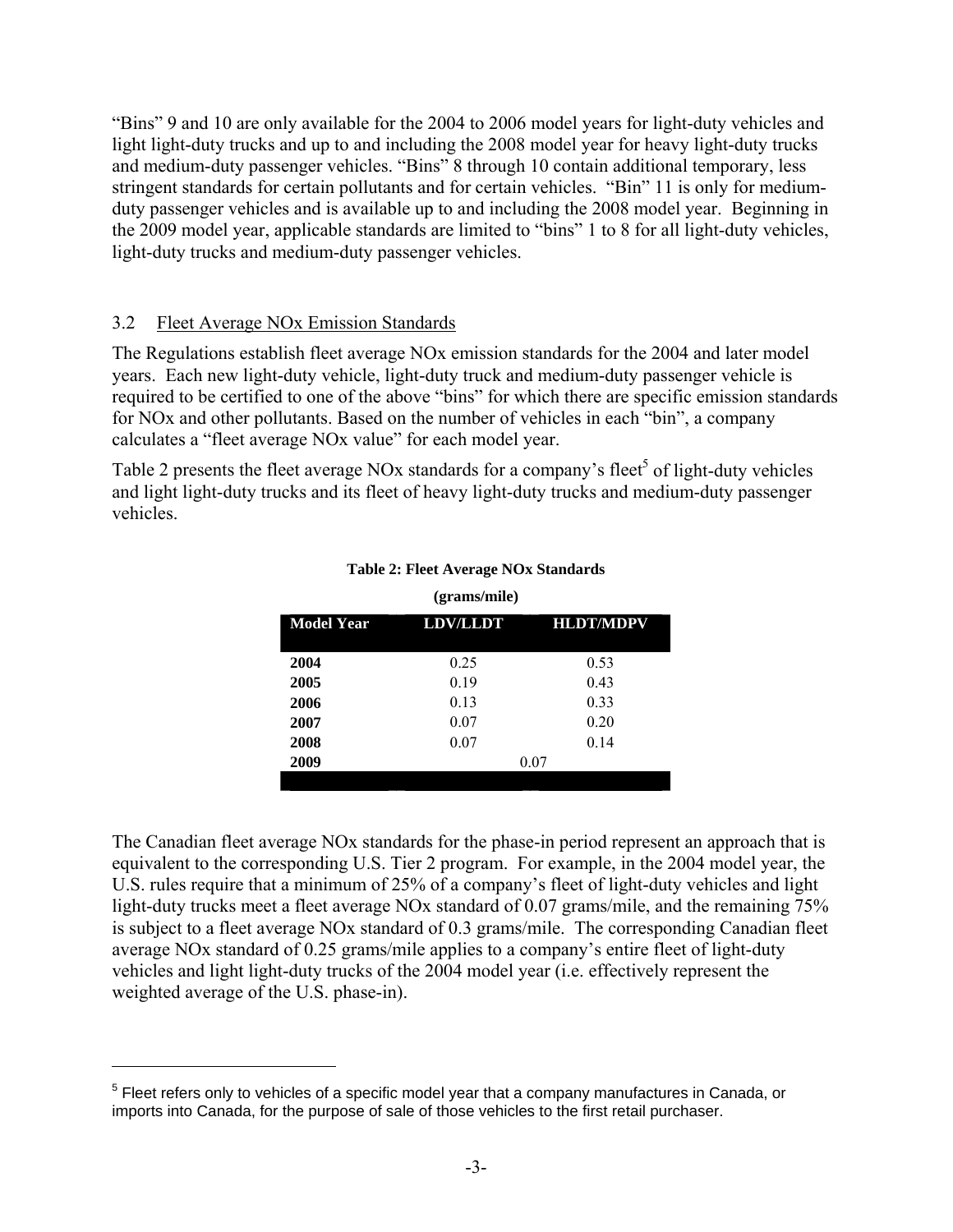From 2009, when the fleet average NOx emission standards are fully phased in, a company's combined fleet of light-duty vehicles, light-duty trucks and medium-duty passenger vehicles will be subject to a single fleet average NOx standard of 0.07 grams/mile, corresponding to the NOx emission standard in "bin" 5.

The fleet average NOx standards also serve as the reference point against which NOx emission credits and deficits are generated. The Regulations provide flexibility for a company to exclude, from mandatory compliance with the Canadian fleet average NOx standards, its group of U.S. EPA certified vehicles that are sold in both Canada and the U.S. Available elections and credits/deficits are discussed in more details in Sections 3.4 and 3.5 respectively.

## 3.3 Calculation of Fleet Average NOx Values

The fleet average NOx value is calculated in accordance with the following equation:

$$
\Sigma(A \times B) / C \tag{1}
$$

Where:

*A* represents the NOx emission standard for each full useful life emission "bin";

*B* represents the number of vehicles in the fleet that conform to that NOx emission standard; and,

 *C* represents the total number of vehicles in the fleet.

Fleet average NOx values are required to be rounded to the same number of significant figures that are contained in the total number of vehicles in the fleet in the denominator of equation [1], but to at least three decimal places.

Since fleet average NOx standards are different for the various regulated classes of vehicle for the 2004-2008 model years, for these years, a company must calculate separate fleet average NOx values for:

- its fleet of light-duty vehicles and light light-duty trucks; and,
- its fleet of heavy light-duty trucks and medium-duty passenger vehicles.

Starting with the 2009 model year, a company is required to calculate only a single fleet average NOx value for its combined fleet of light-duty vehicles, light-duty trucks and medium-duty passenger vehicles.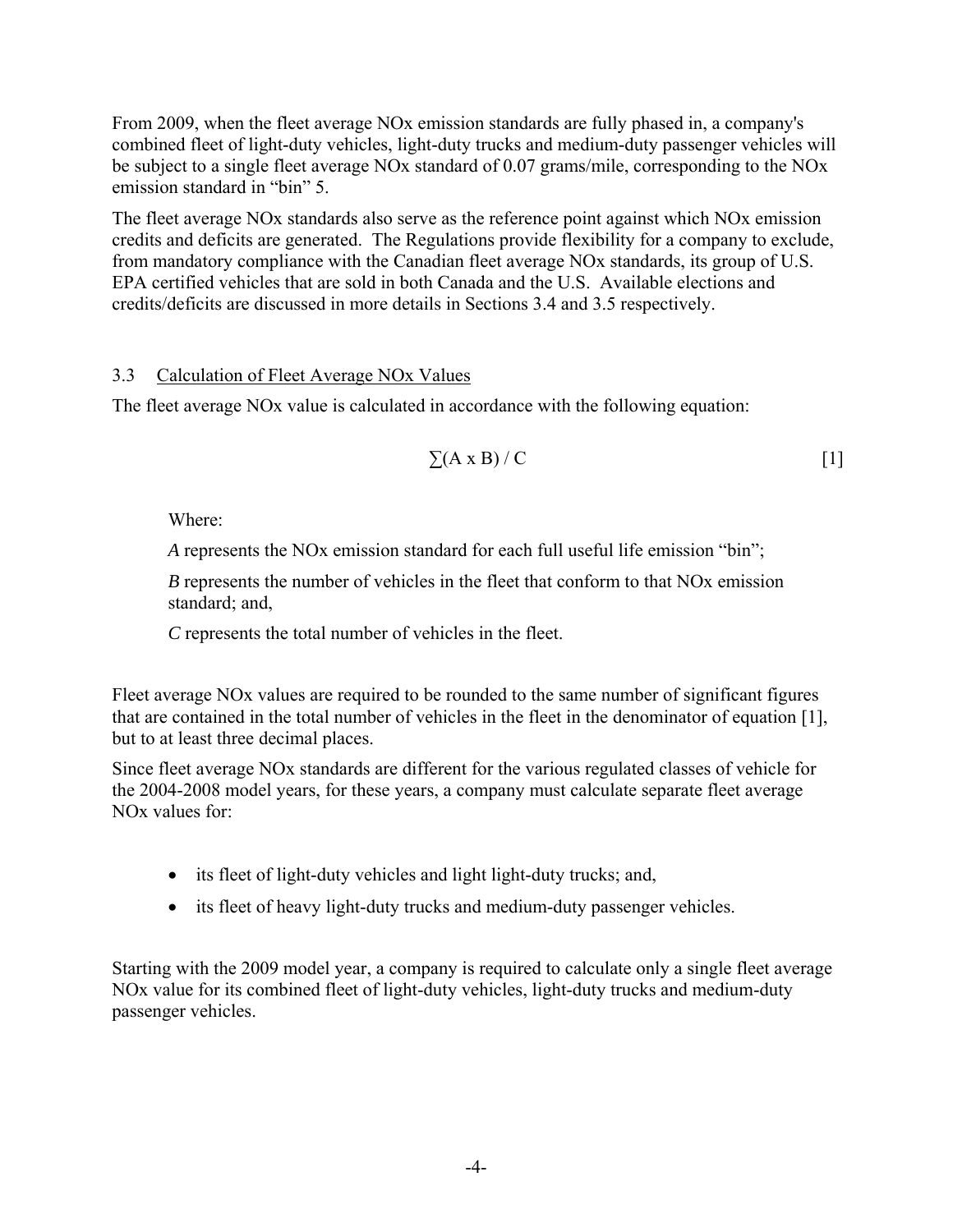# 3.4 Election for Vehicles Covered by a U.S. EPA Certificate

The objective of the fleet averaging provisions is to create a regulatory framework that achieves a Canadian vehicle fleet emission performance that is comparable with the U.S. The vast majority of vehicles sold in Canada are vehicles designed for and marketed in the U.S. as well as Canada. In developing the fleet averaging provisions, Environment Canada believes that a U.S. fleet designed to meet the U.S. fleet average standard (i.e., 0.07 grams/mile in 2009) will, when sold concurrently in Canada, yield a similar but not necessarily identical result in Canada. An analysis conducted by Environment Canada $<sup>6</sup>$  indicated that, even under extreme scenarios, the</sup> variations between Canadian and U.S. fleet averages are expected to be small. Nonetheless, given the large numbers of on-road vehicles in Canada and that vehicles are important contributors to air pollution, Environment Canada believes that an appropriate regulatory framework is necessary to remove the opportunity for individual companies to systematically sell a significant number of higher emitting vehicles in Canada than would be allowed in the U.S. This was judged to be important to provide assurance that the long-term environmental performance of the Canadian fleet will be comparable with that of the U.S. Environment Canada recognized, however, that the Canadian market is not identical to the U.S. Therefore, the *On-Road Vehicle and Engine Emission Regulations* under CEPA 1999 allow company to elect to exclude the group of vehicles that are sold concurrently in Canada and in the U.S. from the mandatory fleet average standard. A company that chooses to make the election in a model year is subject to the following restrictions:

- 1. The company cannot include vehicles in the group that is subject to the election if the total number of vehicles sold in Canada exceeds the total number of vehicles sold in the U.S. under the same certificate of conformity in that model year. This restriction does not apply to vehicles that conform to a full useful life emission "bin" having a NOx standard that is equal to or less than the applicable fleet average NOx standard for that model year (i.e. achieve below "average" emissions).
- 2. The company must include all eligible vehicles in that group. Thus, a company could not choose to exempt only a portion of its eligible vehicles while allowing others to remain in the portion of their fleet subject to the averaging requirements.
- 3. The company cannot generate any emission credits or transfer any emission credits to another company in the model year that it chooses to exclude vehicles that are subject to the election, and forfeits any emission credits that it may have obtained in previous model years.

Environment Canada believes that the various provisions are structured in a manner that will deliver fleet average emissions comparable to the U.S., minimize the regulatory burden on companies and allow companies to market vehicles in Canada independently from the U.S.

 $\overline{a}$ 

<sup>&</sup>lt;sup>6</sup> Scenario Analysis: Fleet Average NOx Emissions in Canada, Transportation Systems Branch, Environment Canada, November, 2002.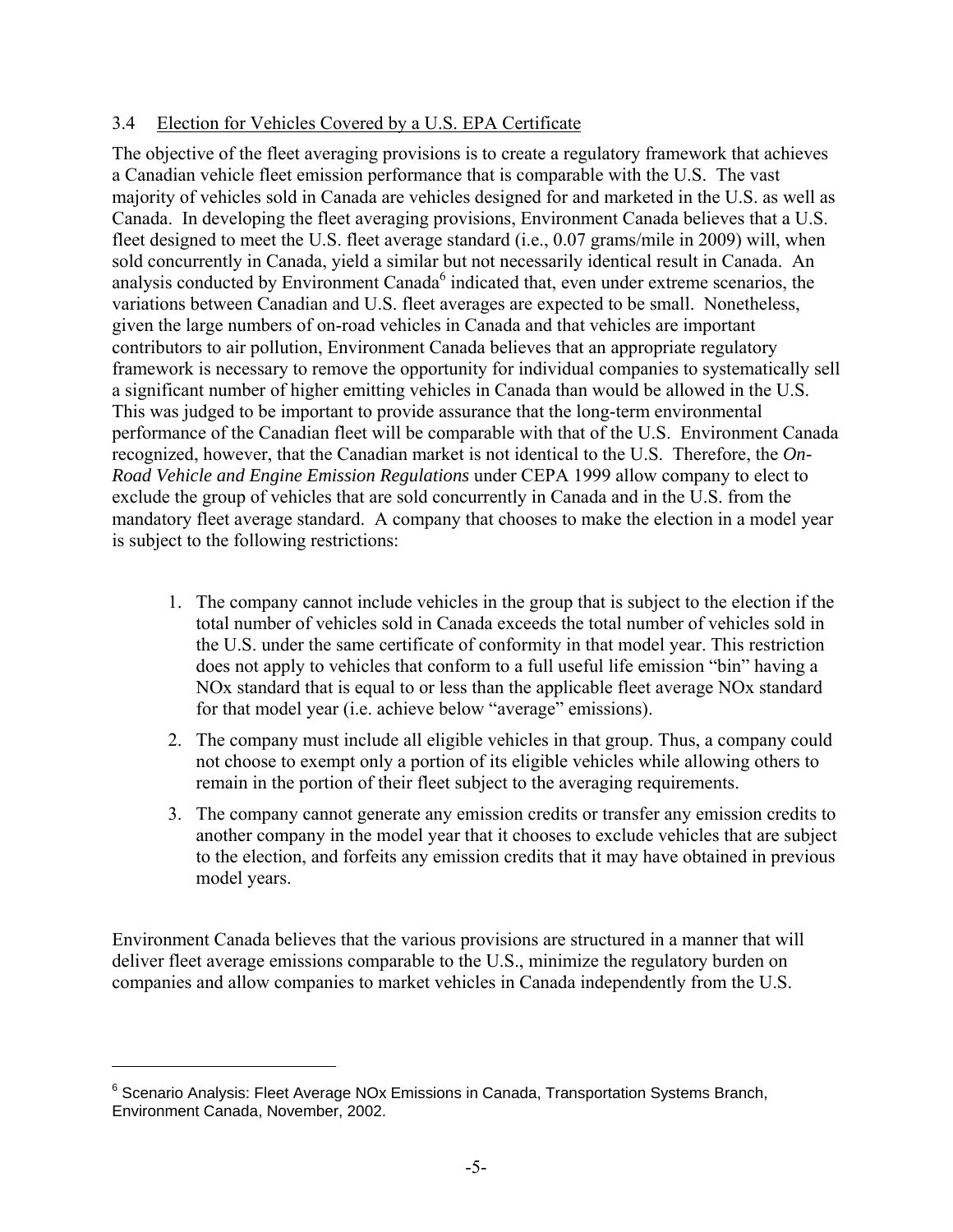### 3.5 Emission Credits/Deficits

NOx emission credits/deficits are calculated in accordance with the following equation:

$$
(A - B) \times C \tag{2}
$$

Where:

*A* is the fleet average NOx standard;

*B* is the average NOx value in respect of the fleet; and,

*C* is the total number of vehicles in the fleet.

NOx emission credits/deficits are expressed in units of vehicle-grams per mile and must be rounded to the nearest whole number. NOx emission credits are obtained when the average NOx value in respect of a fleet of a specific model year is lower than the fleet average NOx standard for that model year. NOx emission deficits are obtained in a specific model year when the average NOx value in respect of a fleet of a specific model year is higher than the fleet average NOx standard for that model year.

NOx emission credits for a specific model year are credited on the last day of that model year and may be used to offset any outstanding NOx emission deficit, be carried forward to offset a future deficit or be transferred to another company. A deficit must be offset no later than the third model year following the year in which it is incurred. If any part of a NOx emission deficit for a specific model year is outstanding following the second model year after the model year in which the deficit was incurred, the number of NOx emission credits required to offset that outstanding deficit in the next model year is 120% of the deficit.

## 3.6 End of Model Year Reports

The Regulations require that all companies submit a report to the Minister of the Environment no later than May 1<sup>st</sup> after the end of the model year. The end of model year report must contain detailed information concerning the company's fleets and/or groups of vehicles, including information related to:

- statements of allowable elections made by the company in complying with the fleet average NOx requirements of the Regulations
- average NO<sub>x</sub> value(s) achieved
- values used in calculating the fleet average NO<sub>x</sub> values
- calculation of NO<sub>x</sub> emission credits and/or NO<sub>x</sub> emission deficits
- balance of credits or deficits
- credit transfers to, or from, the company.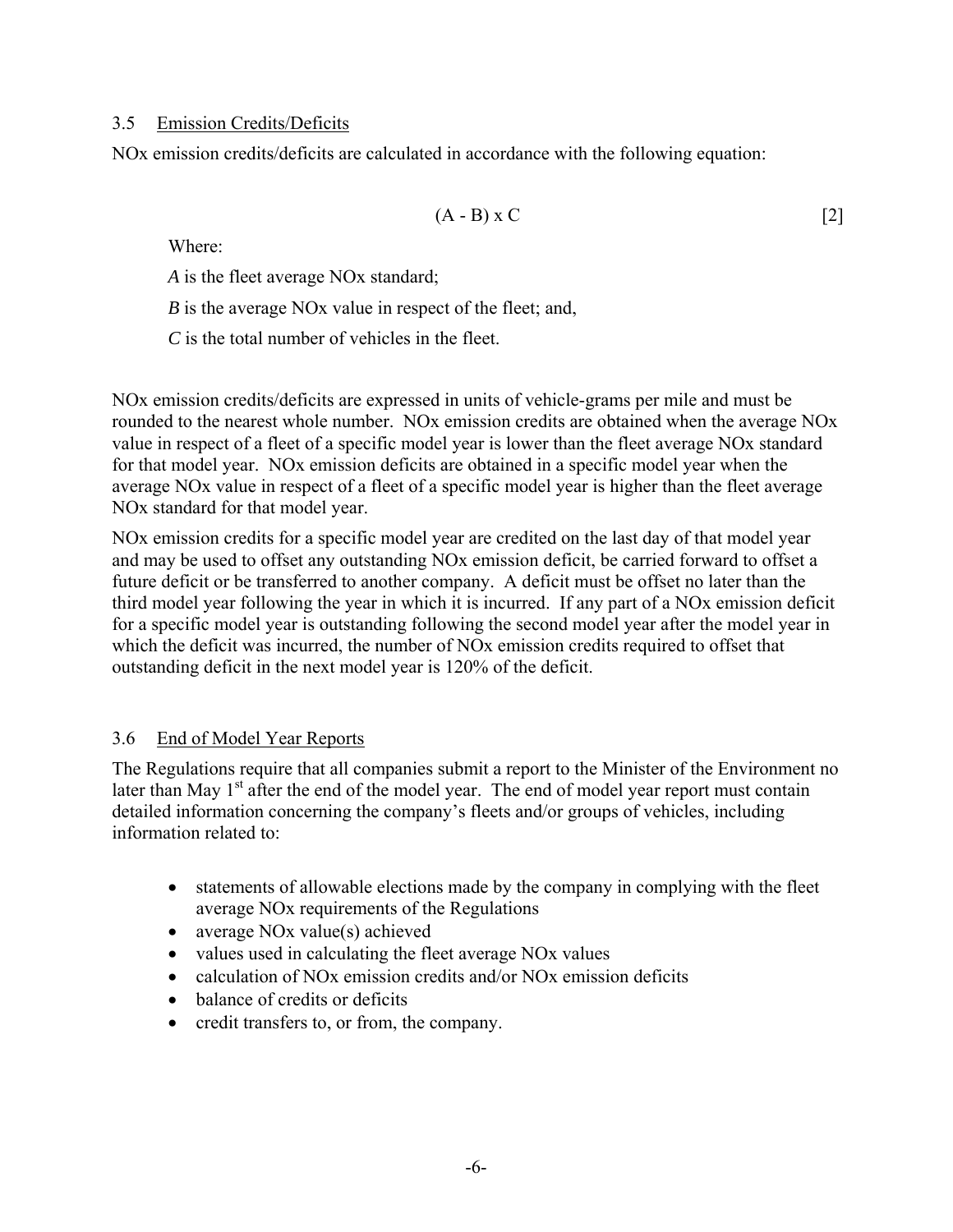# **4 Summary of Company Fleet Average NOx Emission Performance**

## 4.1 Scope of Company Reports

 $\overline{a}$ 

Table 3 presents a summary of the companies that submitted a fleet average NOx report for the 2004 model year in accordance with the requirements of the Regulations, including the vehicle divisions and the number of tests groups<sup>7</sup> covered by the company reports.

| Company                               | <b>Divisions</b>                                                                               | <b>Number of</b>   |
|---------------------------------------|------------------------------------------------------------------------------------------------|--------------------|
|                                       |                                                                                                | <b>Test Groups</b> |
| <b>BMW</b> Canada Inc.                | BMW, Mini, Rolls-Royce                                                                         | 15                 |
| Daimler-Chrysler Canada Inc.          | Chrysler, Dodge, Jeep                                                                          | 26                 |
| Ferrari North America, Inc.           | Ferrari                                                                                        | $\overline{2}$     |
| Ford Motor Company of Canada, Limited | Ford, Lincoln, Mercury                                                                         | 48                 |
| General Motors of Canada Limited      | Buick, Cadillac, Chevrolet, Chevy Trucks,<br>GMC, Hummer, Oldsmobile, Pontiac, Saab,<br>Saturn | 46                 |
| Honda Canada Inc                      | Acura, Honda                                                                                   | 18                 |
| Hyundai Auto Canada                   | Hyundai                                                                                        | 10                 |
| Jaguar Canada                         | Jaguar                                                                                         | 6                  |
| Kia Motors Canada Inc.                | Kia                                                                                            | 8                  |
| Land Rover Canada                     | Land Rover                                                                                     | $\overline{c}$     |
| Maserati North America, Inc.          | Maserati                                                                                       | 1                  |
| Mazda Canada Inc.                     | Mazda                                                                                          | 18                 |
| Mercedes-Benz Canada Inc.             | Mercedes                                                                                       | 12                 |
| Mitsubishi Motor Sales of Canada Inc. | Mitsubishi                                                                                     | 11                 |
| Nissan Canada Inc.                    | Infiniti, Nissan                                                                               | 17                 |
| Porsche Cars Canada Ltd.              | Porsche                                                                                        | 8                  |
| Subaru Canada, Inc.                   | Subaru                                                                                         | 8                  |
| Suzuki Canada Inc.                    | Suzuki                                                                                         | 5                  |
| Toyota Canada Inc.                    | Lexus, Toyota                                                                                  | 21                 |
| Volkswagen Canada Inc.                | Audi, Bentley, Lamborghini, Volkswagen                                                         | 21                 |
| Volvo Cars of Canada Ltd.             | Volvo                                                                                          | 7                  |
| <b>Total</b>                          |                                                                                                | 310                |

| <b>Table 3: Scope of Company Reports</b> |
|------------------------------------------|
|------------------------------------------|

A total of twenty-one companies submitted reports covering 2004 model year vehicles in 310 test groups.

 $7$  A test group is the basic classification unit for the purpose of demonstrating compliance with exhaust emission standards and comprises light-duty vehicles, light-duty trucks or medium-duty passenger vehicles having similar exhaust emission performance and that share all of the features described in section 1827, subchapter C, part 86 of the CFR.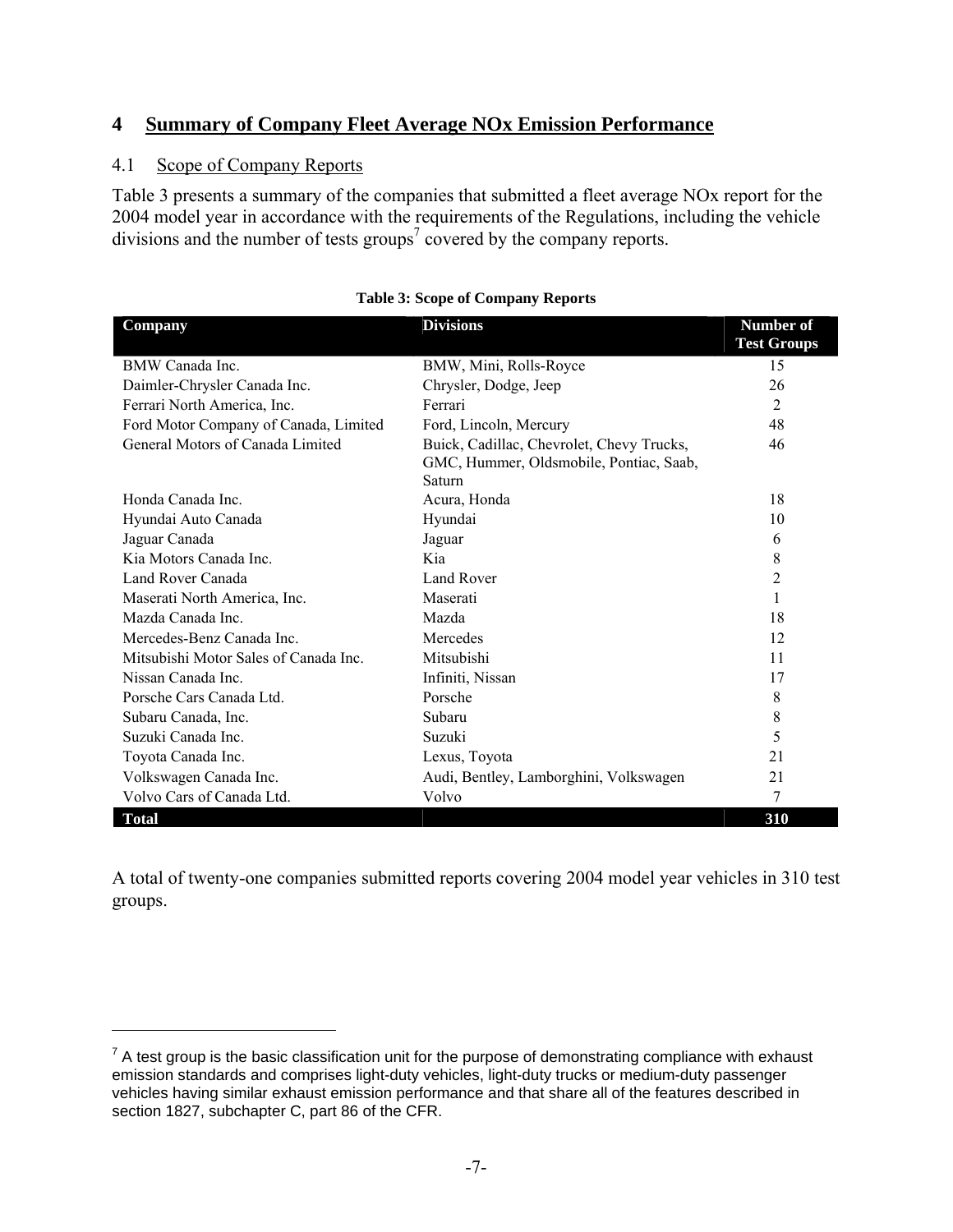# 4.2 Company Fleet Average NOx Values for the 2004 Model Year

Tables 4 and 5 summarize the total number of vehicles and average NOx values for each company's fleets of LDV/LLDT and HLDT/MDPV, respectively.

#### **Table 4: Summary of Company Average NOx Values for LDV/LLDT Fleet**

#### **Fleet Average NOx Standard = 0.25 grams/mile**

| <b>Company</b>                        | <b>Total</b><br><b>Number</b><br>of Vehicles | <b>Average</b><br><b>NOx Value</b><br>(grams/mile) |
|---------------------------------------|----------------------------------------------|----------------------------------------------------|
| <b>BMW</b> Canada Inc.                | 17,423                                       | 0.20068                                            |
| Daimler-Chrysler Canada Inc.          | 145,116                                      | 0.186912                                           |
| Ferrari North America, Inc.           | 95                                           | 0.30                                               |
| Ford Motor Company of Canada, Limited | 96,611                                       | 0.21258                                            |
| General Motors of Canada Limited      | 304,495                                      | 0.186855                                           |
| Honda Canada Inc.                     | 129,063                                      | 0.199389                                           |
| Hyundai Auto Canada                   | 58,716                                       | 0.23606                                            |
| Jaguar Canada                         | 2,028                                        | 0.2383                                             |
| Kia Motors Canada Inc.                | 24,342                                       | 0.23589                                            |
| Land Rover Canada                     | 540                                          | 0.200                                              |
| Maserati North America, Inc.          | 52                                           | 0.30                                               |
| Mazda Canada Inc.                     | 70,509                                       | 0.15989                                            |
| Mercedes-Benz Canada Inc.             | 8,080                                        | 0.1686                                             |
| Mitsubishi Motor Sales of Canada Inc. | 9,839                                        | 0.2498                                             |
| Nissan Canada Inc.                    | 64,426                                       | 0.15932                                            |
| Porsche Cars Canada Ltd.              | 799                                          | 0.229                                              |
| Subaru Canada, Inc.                   | 17,896                                       | 0.23787                                            |
| Suzuki Canada Inc.                    | 12,342                                       | 0.18103                                            |
| Toyota Canada Inc.                    | 163,171                                      | 0.226898                                           |
| Volkswagen Canada Inc.                | 36,707                                       | 0.32947                                            |
| Volvo Cars of Canada Ltd.             | 14,872                                       | 0.14703                                            |

**Maximum NOx = 0.6 grams/mile (i.e. "Bin" 10)**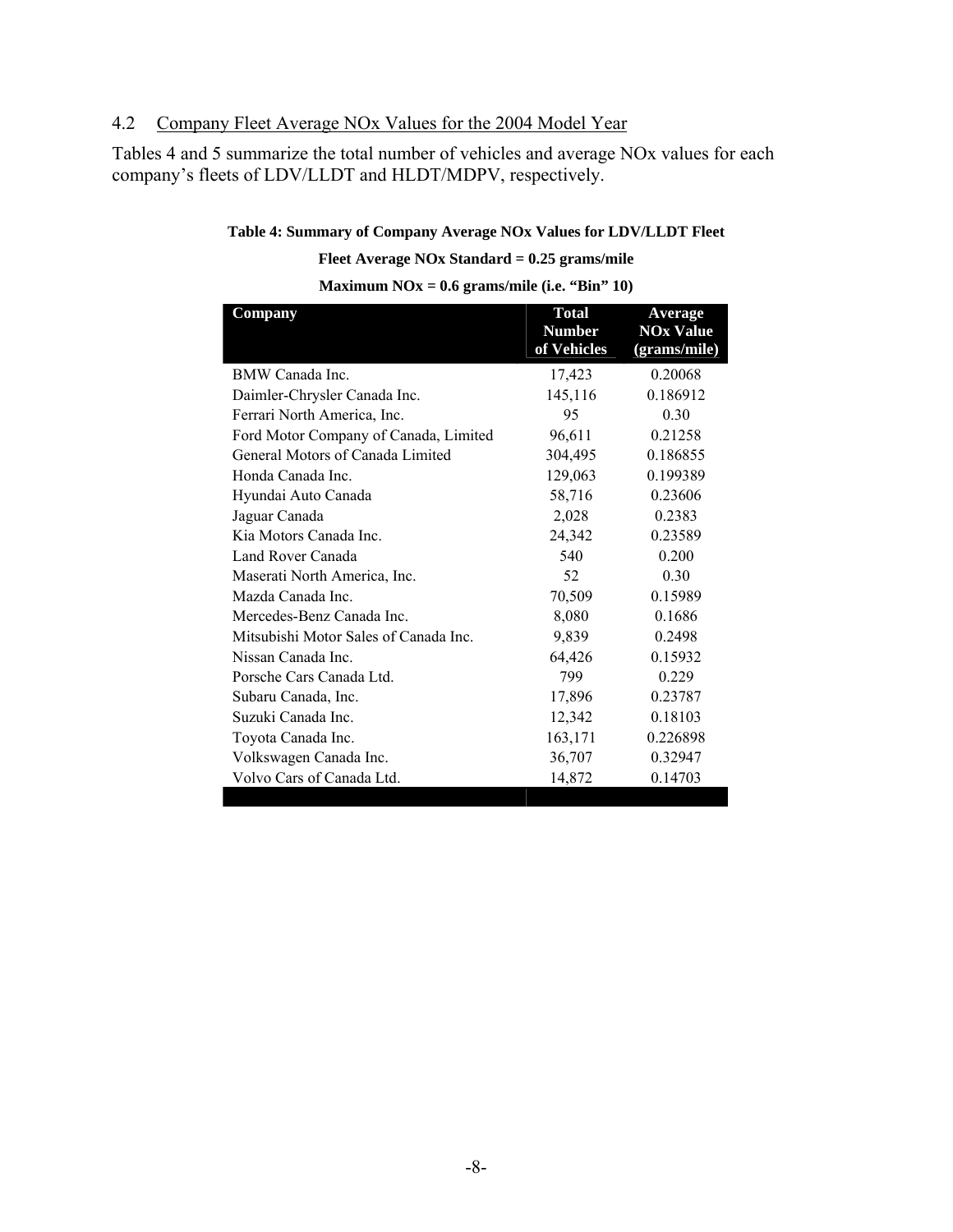#### **Table 5: Summary of Company Average NOx Values for HLDT/MDPV Fleet**

**Fleet Average NOx Standard = 0.53 grams/mile** 

| <b>NOx Value</b><br>(grams/mile) |
|----------------------------------|
|                                  |
|                                  |
|                                  |
|                                  |
|                                  |
|                                  |
|                                  |
|                                  |
|                                  |

**Maximum NOx = 0.9 grams/mile (i.e. "Bin" 11)** 

Although the Regulations came in effect on January 1, 2004, the Regulations give companies the option of including all of their 2004 model year vehicles, including those manufactured before January 1, 2004, in the fleet average calculations or only those manufactured after January 1, 2004. All companies elected to report on the basis of all of their 2004 model year vehicles. In addition, Land Rover Canada, Toyota Canada Inc. and Volkswagen Canada Inc. reported vehicles for a limited number of heavy light-duty trucks (HLDT) test groups certified to Tier 1 standards. This is consistent with U.S. EPA Tier 2 provisions for heavy light-duty trucks of the 2004 model year whose model year commenced before December 21, 2003. These vehicles are not included in the fleet average value calculations for the 2004 model year.

The company average NOx values ranged from 0.14703 grams/mile to 0.32947 grams/mile for LDV/LLDT and 0.20230 grams/mile to 0.6000 grams/mile for HLDT/MDPV. The calculated average NOx values for three of the twenty-one companies LDV/LLDT fleet are above the average NOx standard of 0.25 grams/mile. One company also reported an average NOx value for HLDT/MDPV fleet above the average NOx standard of 0.53 grams/mile. Average NOx values above the applicable average NOx standard for a given fleet are generally attributed to one or more of the following reasons:

- 1. Fleet contains a very limited number of vehicles. The U.S. EPA exempts "smallvolume" manufacturers from the requirements of the fleet average NOx program during the phase-in period. For example, a "small-volume" manufacturer's fleet of light-duty vehicles and light light-duty trucks is subject to a fleet average NOx standard of 0.3 grams/mile for 2004-2006, and then subject to a fleet average NOx standard of 0.07 grams/mile in 2007. In Canada, there is no such provision. A company can, however, elect to exclude U.S. certified vehicles that are sold concurrently in both countries from the mandatory fleet average standard in Canada.
- 2. Fleet includes a substantial number of diesel-fuelled vehicles. It is recognized that achieving low NOx levels, particularly pending the availability of low sulphur diesel in 2006 that will enable the use of sophisticated emission control technologies,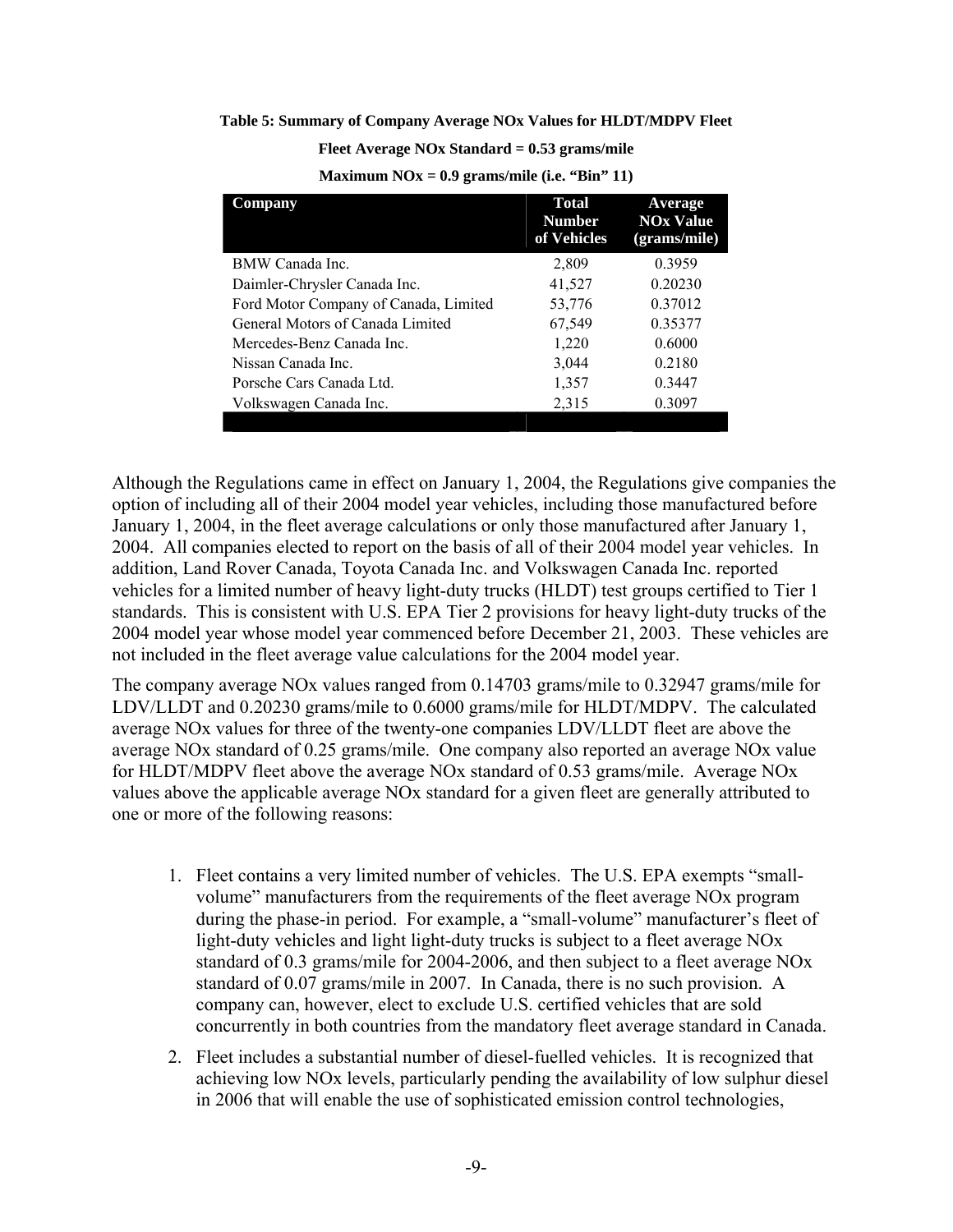represents a greater technical challenge for diesel-fuelled vehicles. Diesel engines, however, typically produce lower emissions of volatile organic compounds (VOCs), carbon monoxide (CO) and carbon dioxide (CO<sub>2</sub>) relative to comparable gasolinefuelled vehicles.

3. Average NOx value of only one of the fleet is above the average NOx standard. A company can average values from the LDV/LLDT and HLDT/MDPV fleets to satisfy the requirements of the average NOx emission program in Canada.

Ferrari North America Inc., Land Rover Canada, Mitsubishi Motor Sales of Canada Inc., Maserati North America Inc. and Volkswagen Canada Inc. elected to exclude their group of vehicles that were sold concurrently in Canada and the U.S. from compliance with the fleet average NOx standard, which effectively applies to their entire fleets of the 2004 model year vehicles. As all of their group of vehicles satisfy the applicable restrictions, fleet average NOx values from those companies were reported in this section for information purposes only, but do not generate any emission credits/deficits in Section 4.3.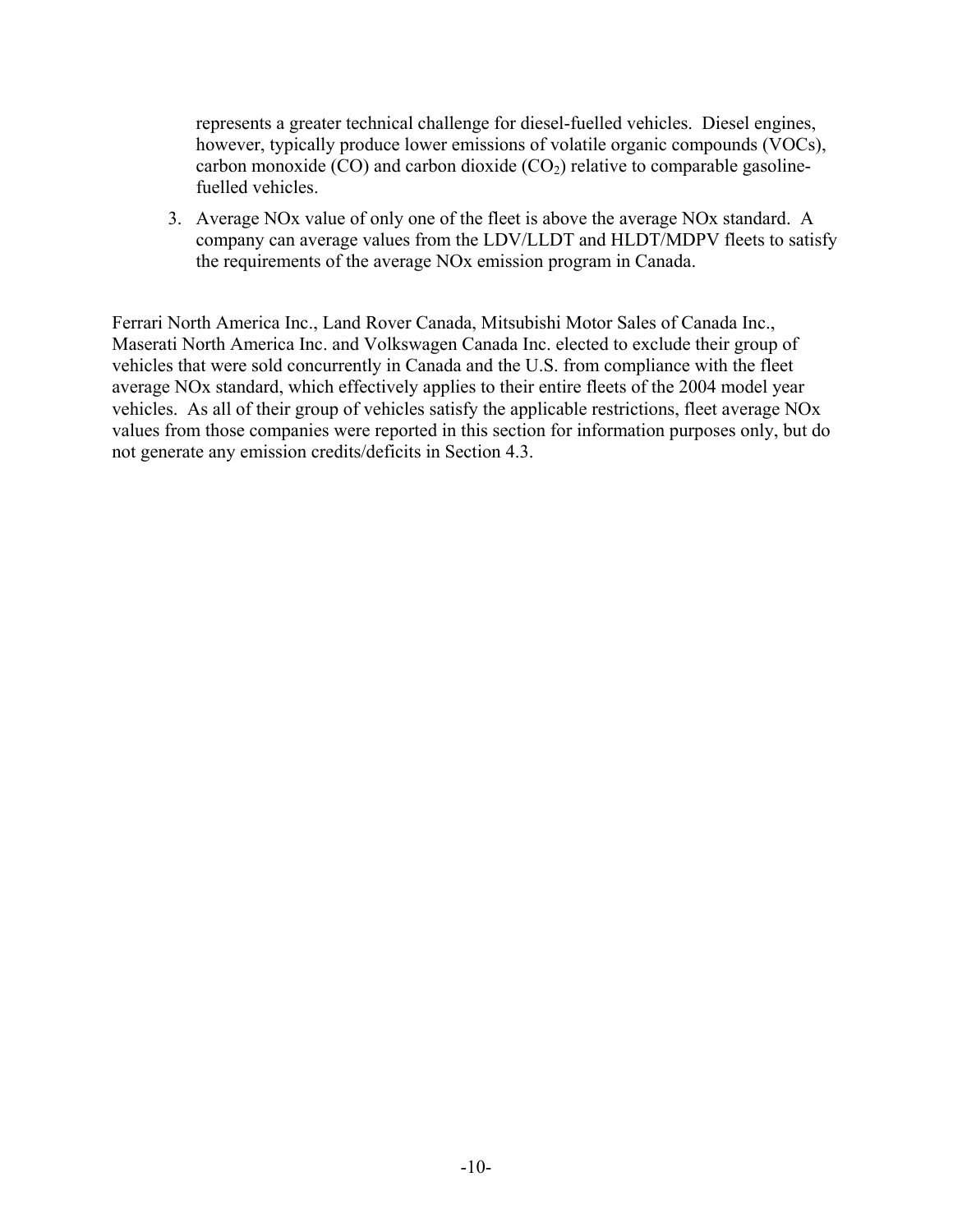## 4.3 Emission Credits/Deficits for the 2004 Model Year

Table 6 summarizes the emission credits earned by each company for the 2004 model year. Companies that elected to exclude their group of vehicles from compliance with the fleet average NOx standard or that did not report vehicles for a particular fleet are assigned "0" credits/deficits.

| Company                               | <b>LDV/LLDT</b> | <b>HLDT/MDPV</b> | <b>Total</b><br>2004 MY<br><b>Credits</b> |
|---------------------------------------|-----------------|------------------|-------------------------------------------|
| BMW Canada Inc.                       | 859             | 377              | 1,236                                     |
| Daimler-Chrysler Canada Inc.          | 9,155           | 13,608           | 22,763                                    |
| Ferrari North America, Inc.           | 0 <sup>1</sup>  | 0 <sup>2</sup>   | 0 <sup>1</sup>                            |
| Ford Motor Company of Canada, Limited | 3,615           | 8,598            | 12,213                                    |
| General Motors of Canada Limited      | 19,227          | 11,904           | 31,131                                    |
| Honda Canada Inc.                     | 6,532           | $0^2$            | 6,532                                     |
| Hyundai Auto Canada                   | 818             | 0 <sup>2</sup>   | 818                                       |
| Jaguar Canada                         | 24              | 0 <sup>2</sup>   | 24                                        |
| Kia Motors Canada Inc.                | 343             | 0 <sup>2</sup>   | 343                                       |
| Land Rover Canada                     | 0 <sup>1</sup>  | 0 <sup>2</sup>   | 0 <sup>1</sup>                            |
| Maserati North America, Inc.          | 0 <sup>1</sup>  | 0 <sup>2</sup>   | 0 <sup>1</sup>                            |
| Mazda Canada Inc.                     | 6,354           | 0 <sup>2</sup>   | 6,354                                     |
| Mercedes-Benz Canada Inc.             | 658             | $-85$            | 573                                       |
| Mitsubishi Motor Sales of Canada Inc. | 0 <sup>1</sup>  | 0 <sup>2</sup>   | 0 <sup>1</sup>                            |
| Nissan Canada Inc.                    | 5,842           | 950              | 6,792                                     |
| Porsche Cars Canada Ltd.              | 17              | 251              | 268                                       |
| Subaru Canada, Inc.                   | 217             | 0 <sup>2</sup>   | 217                                       |
| Suzuki Canada Inc.                    | 851             | 0 <sup>2</sup>   | 851                                       |
| Toyota Canada Inc.                    | 3,770           | 0 <sup>2</sup>   | 3,770                                     |
| Volkswagen Canada Inc.                | 0 <sup>1</sup>  | 0 <sup>1</sup>   | 0 <sup>1</sup>                            |
| Volvo Cars of Canada Ltd.             | 1,531           | 0 <sup>2</sup>   | 1,531                                     |
| <b>Total</b>                          | 59,813          | 35,603           | 95,416                                    |

### **Table 6: Emission Credits/Deficits for the 2004 Model Year**

#### **(vehicle-grams/mile)**

*Notes:* 

- *A negative "-" sign indicates a deficit.* 

- *<sup>1</sup> The company elected to exclude their group of vehicles from compliance with the fleet average NOx standard.* 

- *2 The company's fleet did not have any vehicles for the applicable class.* 

A total of 95,416 credits were earned for the 2004 model year. None of the companies reported an overall deficit for the 2004 model year, although one company used credits from one of its fleet to offset a NOx emission deficit from the other fleet.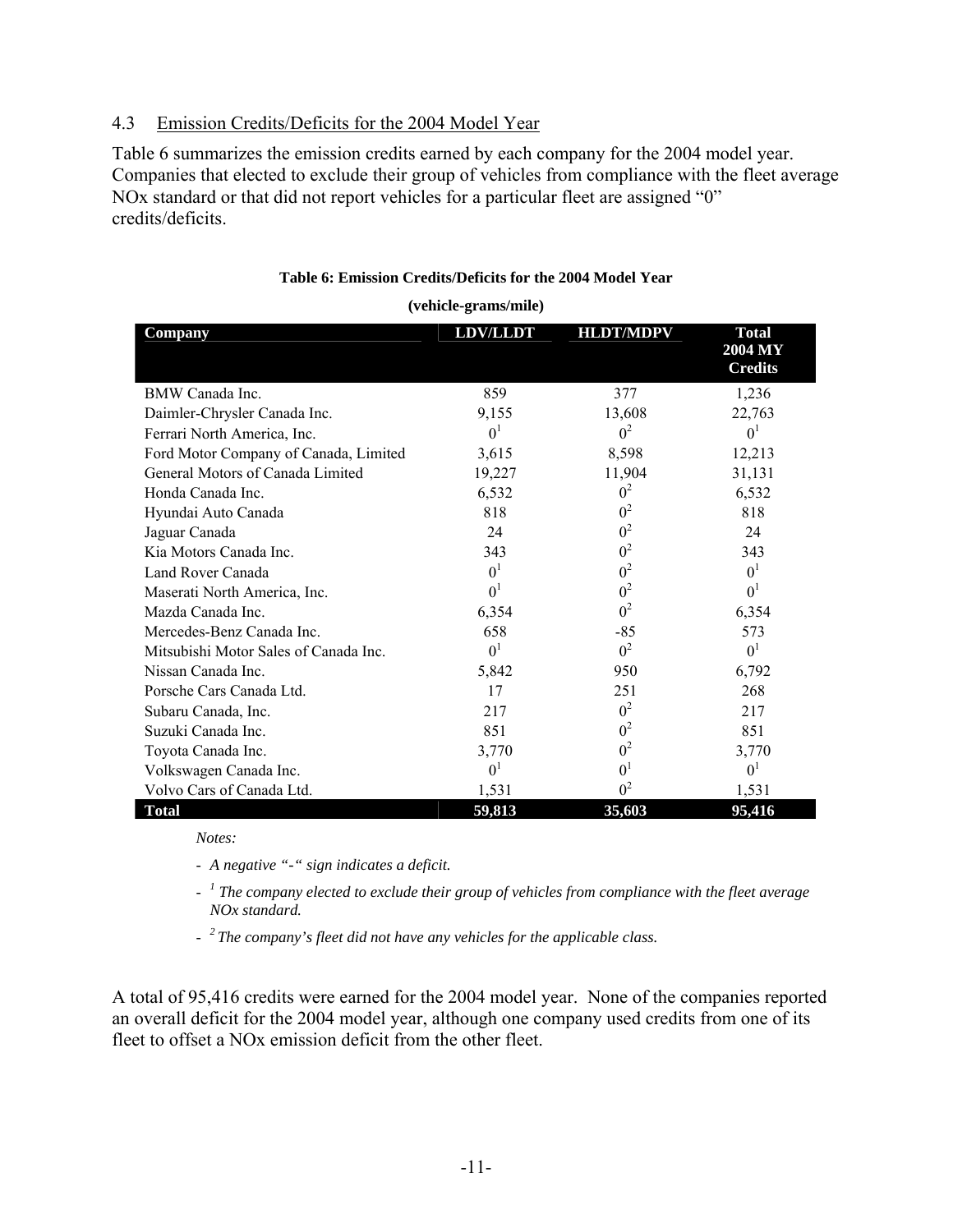## 4.4 End of Model Year Balance of Emission Credits/Deficits

Table 7 shows all activity relating to credits for the 2004 model year.

| Company                               | <b>Initial</b><br><b>Balance</b> | <b>Total</b><br>2004<br>MY | <b>New</b><br><b>Balance</b> | <b>Credits</b><br><b>Transferred</b> | End of<br><b>Model</b><br>Year |
|---------------------------------------|----------------------------------|----------------------------|------------------------------|--------------------------------------|--------------------------------|
|                                       |                                  | <b>Credits</b>             |                              |                                      | <b>Balance</b>                 |
| BMW Canada Inc.                       | $\theta$                         | 1,236                      | 1,236                        | $\theta$                             | 1,236                          |
| Daimler-Chrysler Canada Inc.          | $\theta$                         | 22,763                     | 22,763                       | $\theta$                             | 22,763                         |
| Ferrari North America, Inc.           | $\Omega$                         | 0 <sup>1</sup>             | 0                            | $\Omega$                             | $\theta$                       |
| Ford Motor Company of Canada, Limited | $\Omega$                         | 12,213                     | 12,213                       | $\overline{0}$                       | 12,213                         |
| General Motors of Canada Limited      | $\Omega$                         | 31,131                     | 31,131                       | $\theta$                             | 31,131                         |
| Honda Canada Inc.                     | $\Omega$                         | 6,532                      | 6,532                        | $\theta$                             | 6,532                          |
| Hyundai Auto Canada                   | $\Omega$                         | 818                        | 818                          | $\theta$                             | 818                            |
| Jaguar Canada                         | $\Omega$                         | 24                         | 24                           | $\theta$                             | 24                             |
| Kia Motors Canada Inc.                | $\Omega$                         | 343                        | 343                          | $\theta$                             | 343                            |
| Land Rover Canada                     | $\Omega$                         | 0 <sup>1</sup>             | $\Omega$                     | $\Omega$                             | $\theta$                       |
| Maserati North America, Inc.          | $\Omega$                         | 0 <sup>1</sup>             | $\Omega$                     | $\Omega$                             | $\Omega$                       |
| Mazda Canada Inc.                     | $\Omega$                         | 6,354                      | 6,354                        | $\theta$                             | 6,354                          |
| Mercedes-Benz Canada Inc.             | $\Omega$                         | 573                        | 573                          | $\theta$                             | 573                            |
| Mitsubishi Motor Sales of Canada Inc. | $\Omega$                         | 0 <sup>1</sup>             | $\theta$                     | $\theta$                             | $\Omega$                       |
| Nissan Canada Inc.                    | $\theta$                         | 6,792                      | 6,792                        | $\theta$                             | 6,792                          |
| Porsche Cars Canada Ltd.              | $\Omega$                         | 268                        | 268                          | $\theta$                             | 268                            |
| Subaru Canada, Inc.                   | $\Omega$                         | 217                        | 217                          | $\theta$                             | 217                            |
| Suzuki Canada Inc.                    | $\Omega$                         | 851                        | 851                          | $\Omega$                             | 851                            |
| Toyota Canada Inc.                    | $\theta$                         | 3,770                      | 3,770                        | $\theta$                             | 3,770                          |
| Volkswagen Canada Inc.                | 0                                | 0 <sup>1</sup>             | $\theta$                     | 0                                    | $\theta$                       |
| Volvo Cars of Canada Ltd.             | $\mathbf{0}$                     | 1,531                      | 1,531                        | $\theta$                             | 1,531                          |
| <b>Total</b>                          | $\boldsymbol{0}$                 | 95,416                     | 95,416                       | $\boldsymbol{0}$                     | 95,416                         |

# **Table 7: End of Model Year Emission Credits/Deficits Balance (vehicle-grams/mile)**

*Note:* 

- *<sup>1</sup> The company elected to exclude their group of vehicles from compliance with the fleet average NOx standard.* 

As this is the first year that the fleet averaging provisions are in effect, no credits were available from previous years to be applied to this model year. While trading of emission credits between companies was permitted, no trading was reported for the 2004 model year. Credits generated in the 2004 model year may be used to offset deficits in future years.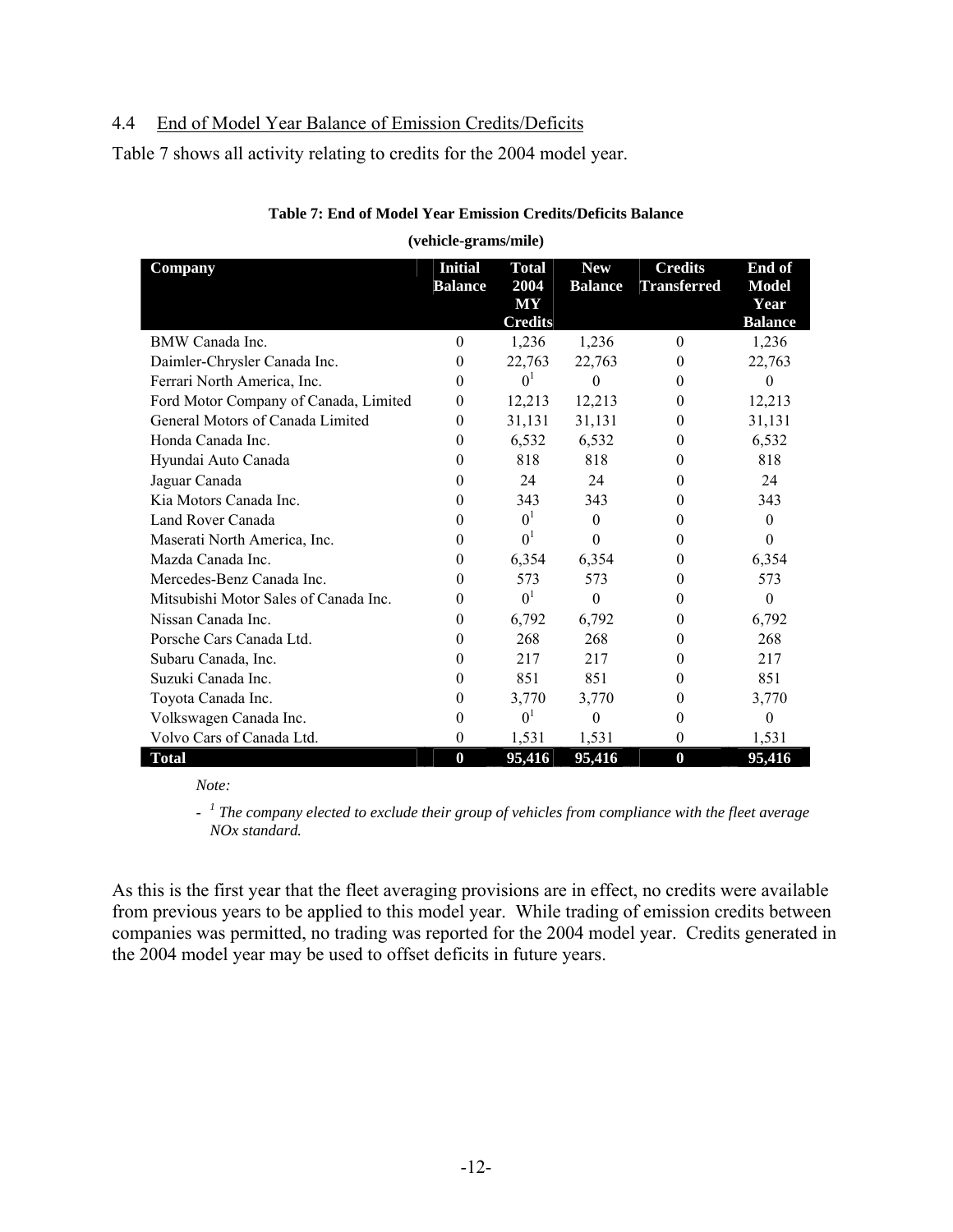# **5 NOx Emission Performance of the Canadian Fleet**

# 5.1 Distribution of LDV, LLDT, HLDT and MDPV

Table 8 summarizes the LDV, LLDT, HLDT and MDPV distribution of the Canadian fleet for the 2004 model year.

| Vehicle<br><b>Class</b> | <b>Total Number</b><br>of Vehicles | Percentage<br>of Total Fleet |
|-------------------------|------------------------------------|------------------------------|
| LDV                     | 798,251                            | 59%                          |
| <b>LLDT</b>             | 378,871                            | 28%                          |
| <b>HLDT</b>             | 123,129                            | 9%                           |
| <b>MDPV</b>             | 50,468                             | $4\%$                        |
| Total                   | 1,350,719                          | 100%                         |

### **Table 8: Distribution of Canadian Fleet**

The overall Canadian fleet for the 2004 model year was comprised of 59% light-duty vehicles, 28% light light-duty trucks, 9% heavy light-duty trucks and 4% medium-duty passenger vehicles.

# 5.2 Distribution of "Bins" and NOx Fleet Average Values

Table 9 summarizes the distribution of vehicles by NOx standard (i.e. "Bin") for each of the LDV/LLDT and HLDT/MDPV fleet.

| "Bin"                                   | <b>NOx</b>      | <b>LDV/LLDT</b>        |                      | <b>HLDT/MDPV</b>       |                      |
|-----------------------------------------|-----------------|------------------------|----------------------|------------------------|----------------------|
| <b>Number</b>                           | <b>Standard</b> | <b>Total Number of</b> | <b>Percentage of</b> | <b>Total Number of</b> | <b>Percentage of</b> |
|                                         | (grams/mile)    | Vehicles in "Bin"      | Vehicles in "Bin"    | Vehicles in "Bin"      | Vehicles in "Bin"    |
| 11                                      | 0.9             | N/A                    | N/A                  | 1,004                  | 0.58%                |
| 10                                      | 0.6             | 28,532                 | 2.42%                | 51,365                 | 29.59%               |
| 9                                       | 0.3             | 472,002                | 40.10%               | 931                    | 0.54%                |
| 8                                       | 0.20            | 243,322                | 20.67%               | 119,005                | 68.55%               |
|                                         | 0.15            | 1,867                  | 0.16%                |                        | $0.00\%$             |
| 6                                       | 0.10            |                        | $0.00\%$             | 24                     | 0.01%                |
| 5                                       | 0.07            | 415,293                | 35.28%               | 1,268                  | 0.73%                |
|                                         | 0.04            | 14,440                 | 1.23%                |                        | $0.00\%$             |
|                                         | 0.03            | 1,666                  | $0.14\%$             |                        | $0.00\%$             |
|                                         | 0.02            |                        | $0.00\%$             |                        | $0.00\%$             |
|                                         | 0.00            |                        | $0.00\%$             |                        | $0.00\%$             |
| Total                                   |                 | 1,177,122              | 100%                 | 173,597                | 100%                 |
| Canada NOx Fleet Average (grams/mile)   |                 | 0.2016463              |                      | 0.321976               |                      |
| Fleet Average NOx Standard (grams/mile) |                 | 0.25                   |                      | 0.53                   |                      |

## **Table 9: Distribution of Vehicles by NOx Standard (Bin)**